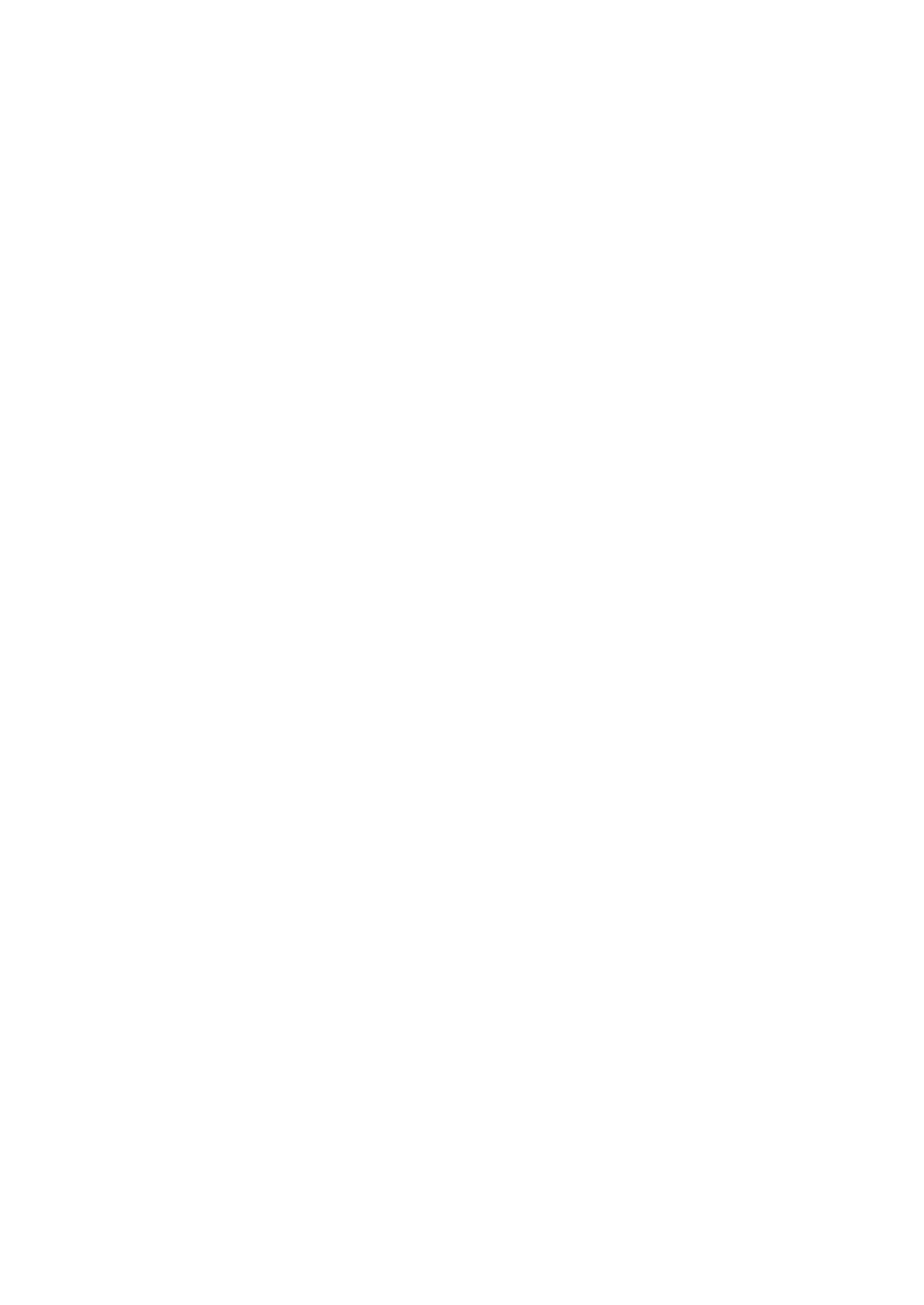## OPTIMAL LINEAR FILTERS FOR PULSE HEIGHT MEASUREMENTS IN THE PRESENCE OF NOISE

K. Nygaard

#### ABSTRACT

For measurements of nuclear pulse height spectra a linear filter is used between the pulse amplifier and the pulse height recorder so as to improve the signal/noise ratio. The problem of finding the optimal filter is investigated with emphasis on technical realizability. The maximum available signal/noise ratio is theoretically calculated on the basis of all the information which can be found in the output of the pulse amplifier, and on an assumed a priori knowledge of the pulse time of arrival. It is then shown that the maximum available signal/noise ratio can be obtained with practical measurements without any a priori knowledge of pulse time of arrival, and a general description of the optimal linear filter is given. The solution is unique, technically realizable, and based solely on data (noise power spectrum and pulse shape) which can be measured at the output terminals of the pulse amplifier used.

Printed and distributed in July, 1966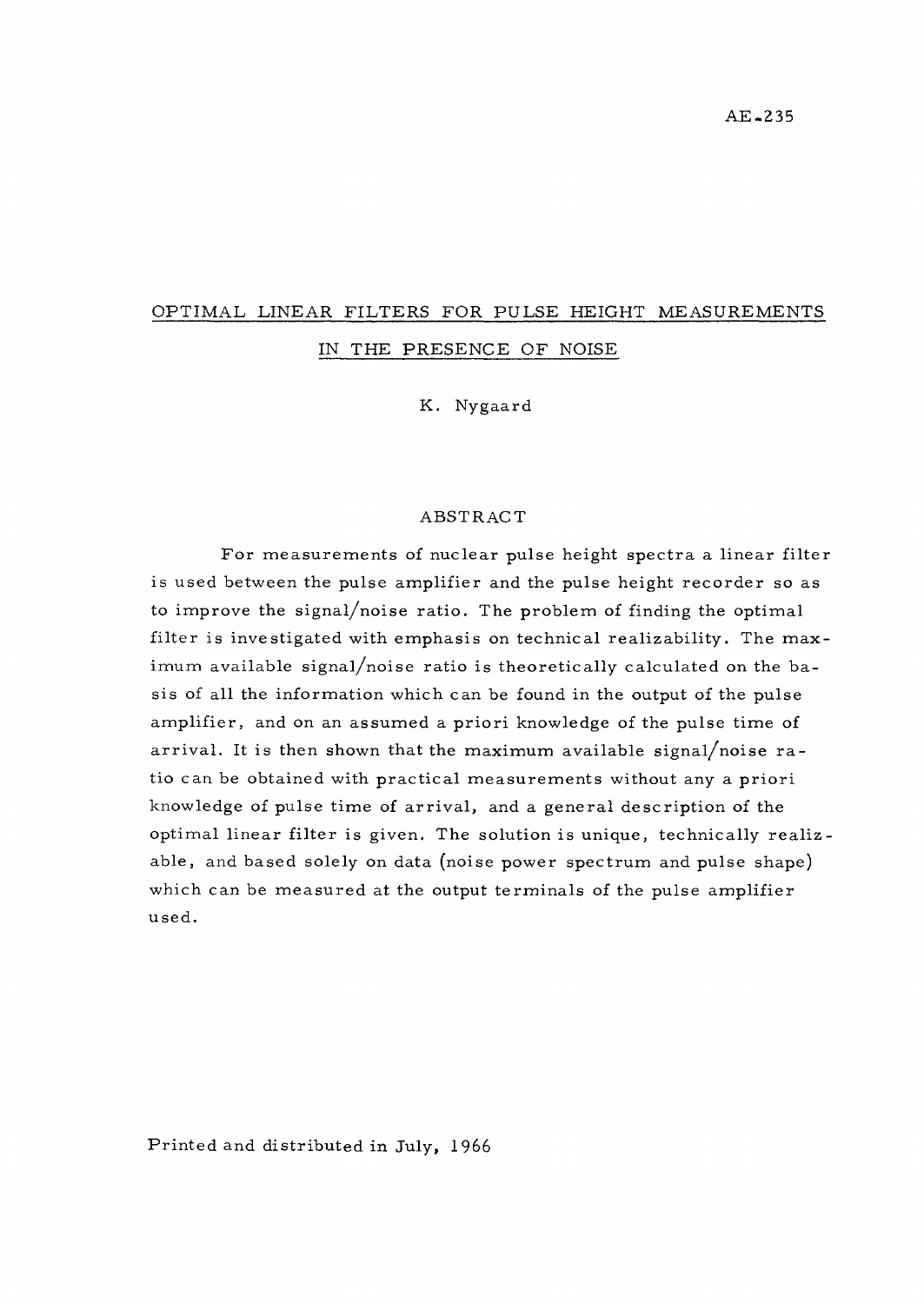### LIST OF CONTENTS

| Introduction                               | Page<br>3 |
|--------------------------------------------|-----------|
| $\mathbf{1}$ .<br>Methods and definitions  | 4         |
| Maximum available signal/noise ratio<br>2. | 6         |
| Measurable signal/noise ratio<br>3.        | 10        |
| References                                 | 14        |
| Appendix                                   | 15        |

Figures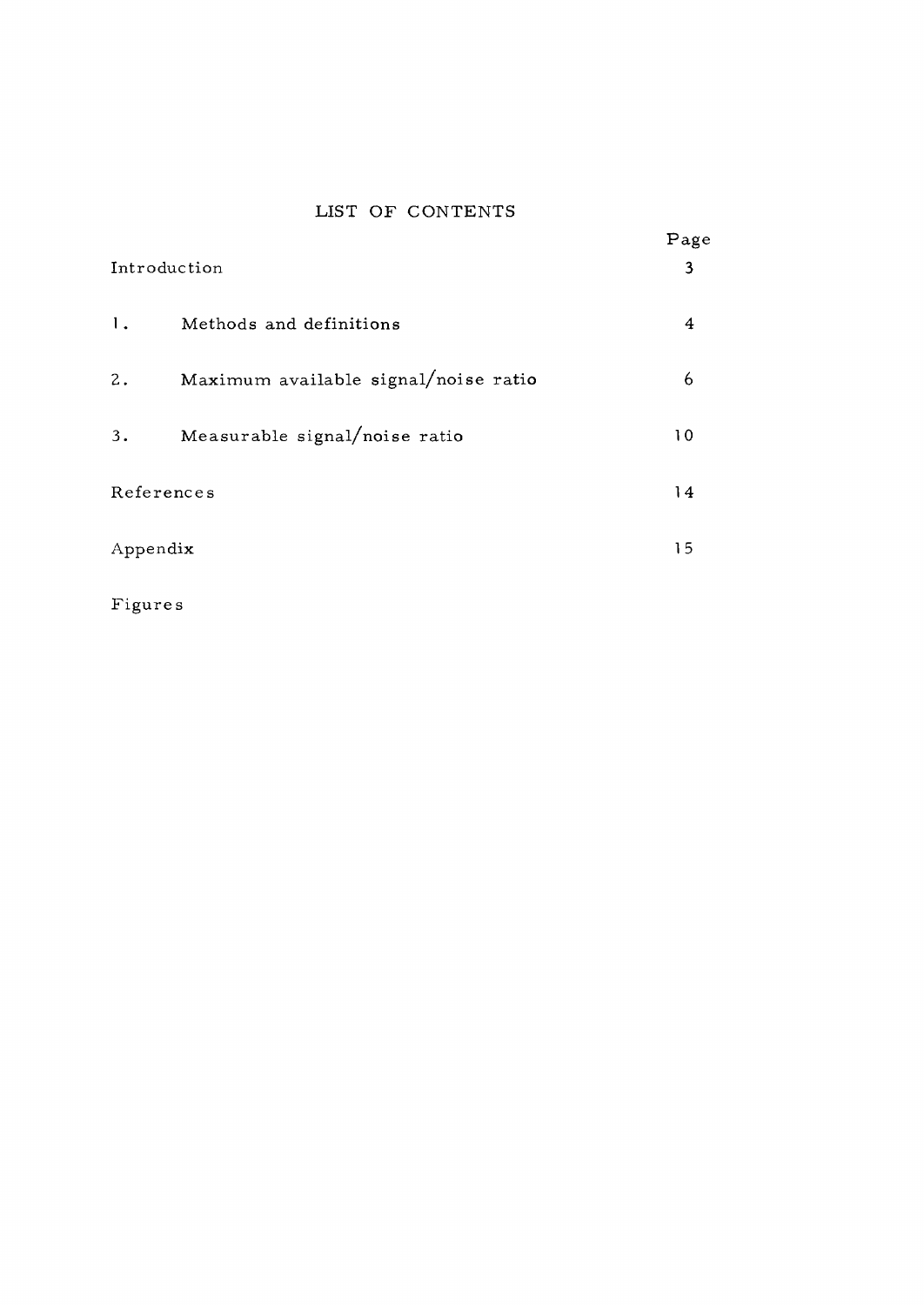#### INTRODUCTION

Measurements of nuclear pulse height spectra are generallycarried out by using a linear pulse detector followed by a linear amplifier, a linear filter and a pulse height analyzer. The problem of finding the linear filter which secures the least variance of the measured pulse height is the subject of the present paper. This theme has been of interest since the first pulse amplifier was put into operation, and it appears that the investigations have gone along two distinct lines, a purely theoretical one and a more practical one, which have only few interconnections.

The theoretical line consists of investigations of the properties (transfer function of impulsive response) of optimum filters without paying too much attention to the technical realizability. The main exponent of this line is Wiener [l ], who claims that his theoretical solution is technically realizable, although there have been no reports (to the best of our knowledge) on filters which both exhibit "Wiener properties" and work better than filters constructed according to common practice, despite the fact that Wiener's theory [1] has been known for twenty years.

Due to the difficulties in utilizing Wiener' s theories in practice for nuclear pulse work technical filters have been designed following a different theoretical basis. Experience has shown that a succession of integrating and differentiating networks does a good job, and optimizations have been carried out by assuming a fixed number of such networks and optimizing the performance by varying each of its time constants. This method has lead to excellent practical results but it is annoying in the respect that it leaves one with the feeling that there might exist other types of technically realizable filters which do a better job.

One difficulty in finding more generally optimized filters lies in properly defining when and how to measure; another is in introducing the condition that the filter must be technically realizable. Here these difficulties are partly overcome by calculating the maximum signal/ noise ratio which *c* an be obtained by utilizing all information available at the output terminals of the pulse amplifier, and then finding filters which in practice give this maximum signal/noise ratio when a commonly used method of measurement is applied. This procedure resulted in a family of technically realizable filters which, when connected to a linear am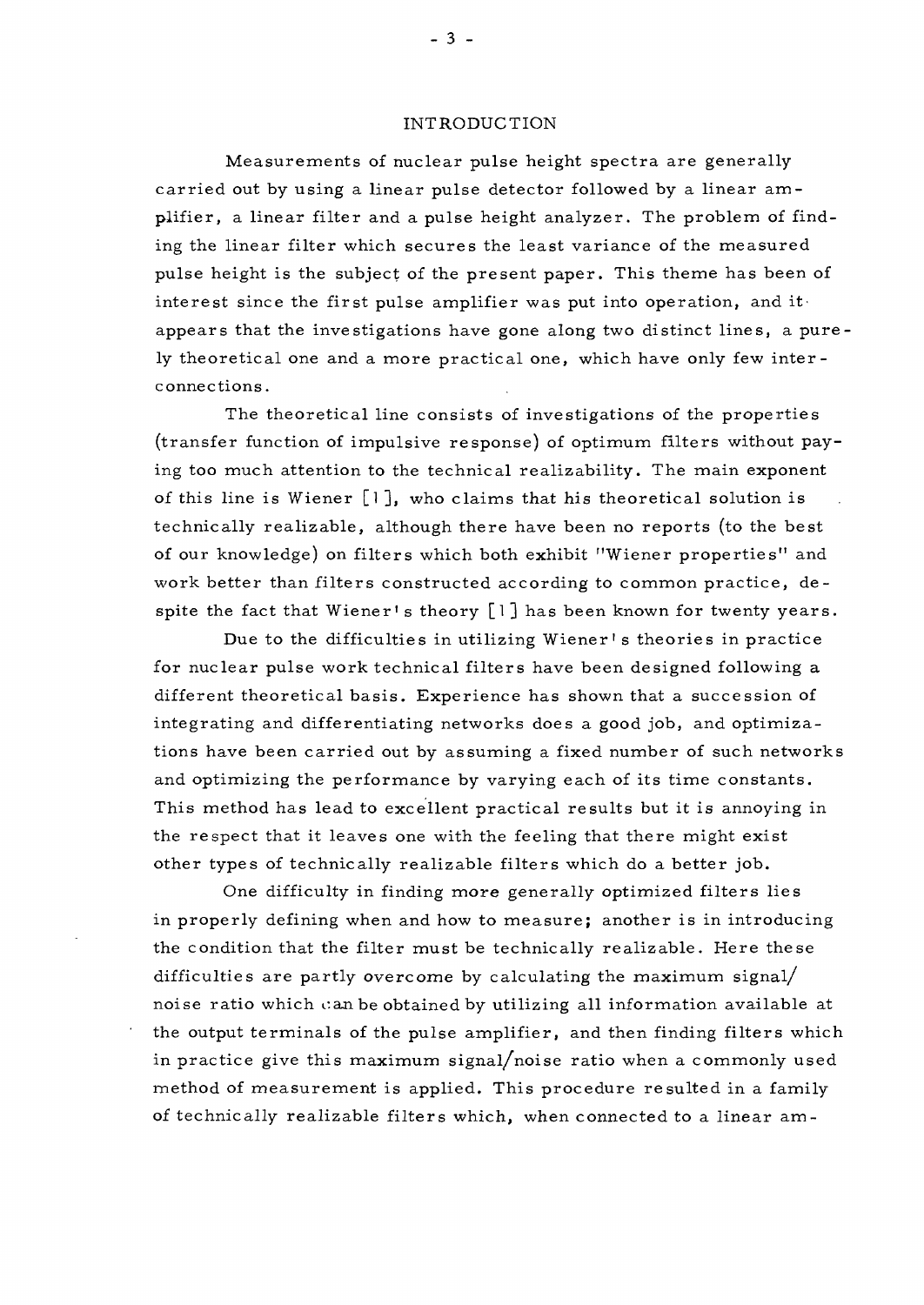plifier and nuclear detector with given measurable properties, gave the maximum available signal/noise ratio.

#### 1. METHODS AND DEFINITIONS

We will start with a consideration of the output current (voltage) from a linear pulse amplifier which has a linear nuclear pulse detector connected to its input. As an example one could think of a solid state detector plus electronic amplifier.

The output current consists of the sum of two parts, the pulse current and the noise current, and it is assumed that the pulse shape is known. Therefore, the pulse current  $\frac{1}{n}$  can be written

$$
i_{\mathbf{p}}(t) = \mathbf{p}g(t - t_{\mathbf{p}}) \tag{1.1}
$$

where p will be referred to as the pulse height,  $g(t - t_o)$  is a known function of time, and  $t_0$  will be referred to as the time of pulse arrival.

It is further assumed that the pulses are of finite duration; more precisely that  $g(t - t_0)$  assumes significant values for some values of t when  $T_1 < t - t_0 < T_2$  and is equal to zero outside this interval.

The amplifier output current  $i_0(t)$  is written

$$
i_{o}(t) = pg(t - t_{o}) + i_{N}(t)
$$
 (1.2)

where  $i_N(t)$  is a noise current which cannot be predicted in detail, but with some measurable (or calculable) qualities such as an autocorrelation function or frequency power spectrum.

The task is to calculate p with least variance from a knowledge of  $i_{\alpha}(t)$  and some measurable properties of  $i_{\alpha}(t)$ . In order to do so we assume that we have a large number of oscillograms of  $i_{\alpha}(t)$ for different time intervals. Each oscillogram contains one pulse with the amplitude p.

The time difference between the start of oscillogram r at  $\tau_{r}$ and recorded time is denoted  $\tau$ , so that the recorded  $i_{\alpha}(t)$  on oscillogram r can be written as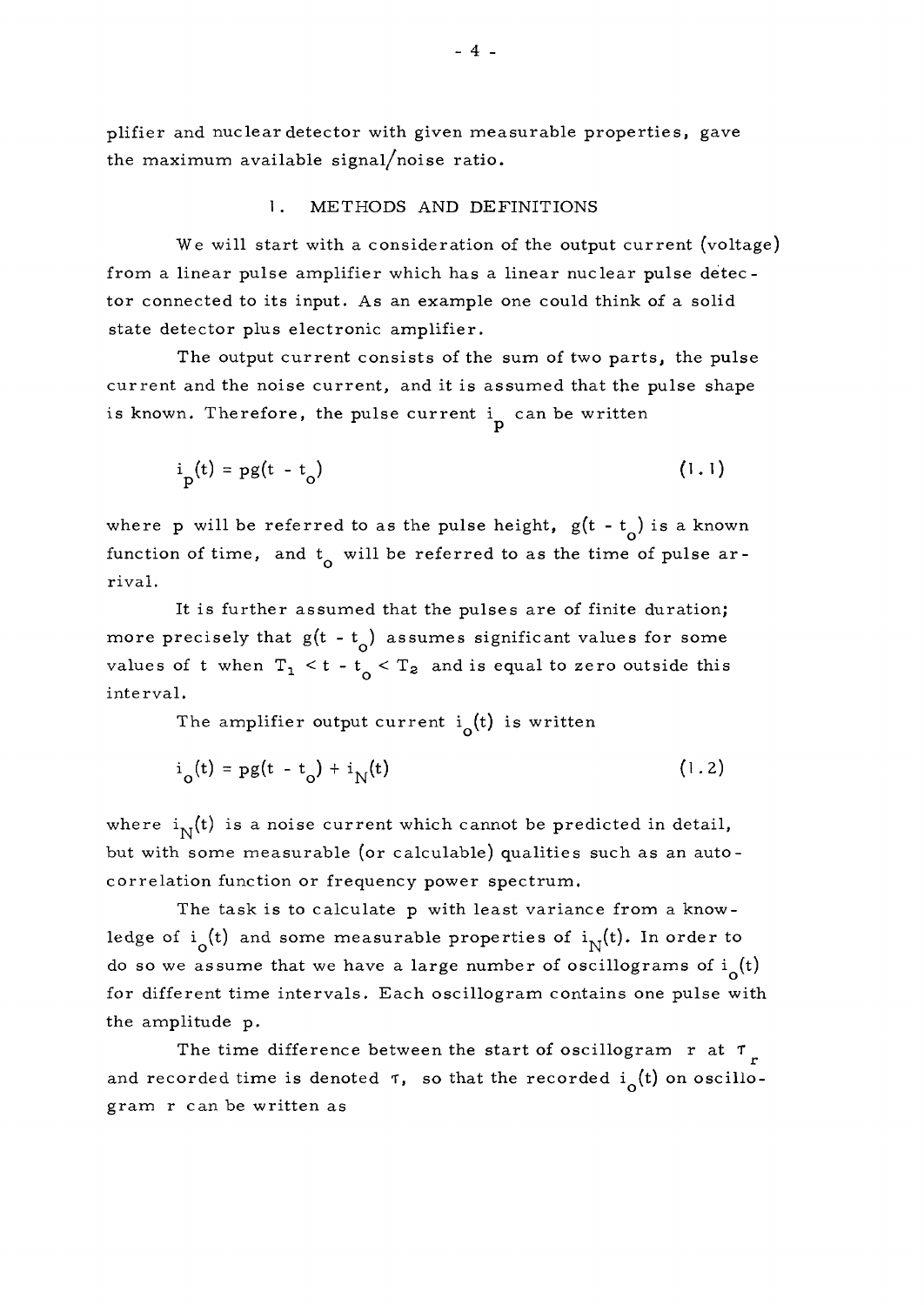$$
i_{o}(t) = i_{o}(\tau + \tau_{r}) = pg(\tau + \tau_{r}) + i_{N}(\tau + \tau_{r})
$$
 (1.3)

With the assumption that  $\tau_r$  - t<sub>o</sub> is equal for all oscillograms,  $\tau_r$ being known, it is a trivial matter to go from one time origin to another and we will simply write

$$
i_{\Omega}(\tau) = pg(\tau) + i_{N}(\tau) . \qquad (1.4)
$$

The oscillograms are recorded in a certain time interval 0 through T and the significative values of  $g(\tau)$  occur for  $0 < \tau_1 < \tau < \tau_2 < T$ Further it is assumed that

$$
i_{N}(0) i_{N}(\tau_{i}) = 0 \tag{1.5}
$$

and

$$
i_{N}(\tau_{2}) i_{N}(T) = 0
$$
 (1.6)

where the mean is supposed to be taken over all samples.

The conditions  $(1.5)$  and  $(1.6)$  can always be granted if the noise has an autocorrelation function of finite length (no dc component), so they do not present any noticeable reduction in the generality of this investigation.

The interval 0 through T is divided in M subintervals  $\Delta\tau$  with

$$
M\Delta\tau = T \tag{1.7}
$$

and the vectors

$$
\{i_{o}\} = \{i_{o}(0), i_{o}(\Delta \tau), i_{o}(2\Delta \tau), \ldots, i_{o}(T)\}
$$
 (1.8)

$$
\{g\} = \{g(0), g(\Delta\tau), g(2\Delta\tau), \ldots g(T)\}
$$
 (1.9)

$$
\{i_N\} = \{i_N(0), i_N(\Delta \tau), i_N(2\Delta \tau), \dots, i_N(T)\}
$$
 (1.10)

are introduced.  $\{i_{\alpha}\}$  and  $\{i_{N}\}$  are characteristic for the actual sample whereas {g} is independent of the sample.

We shall also introduce a noise correlation matrix by defining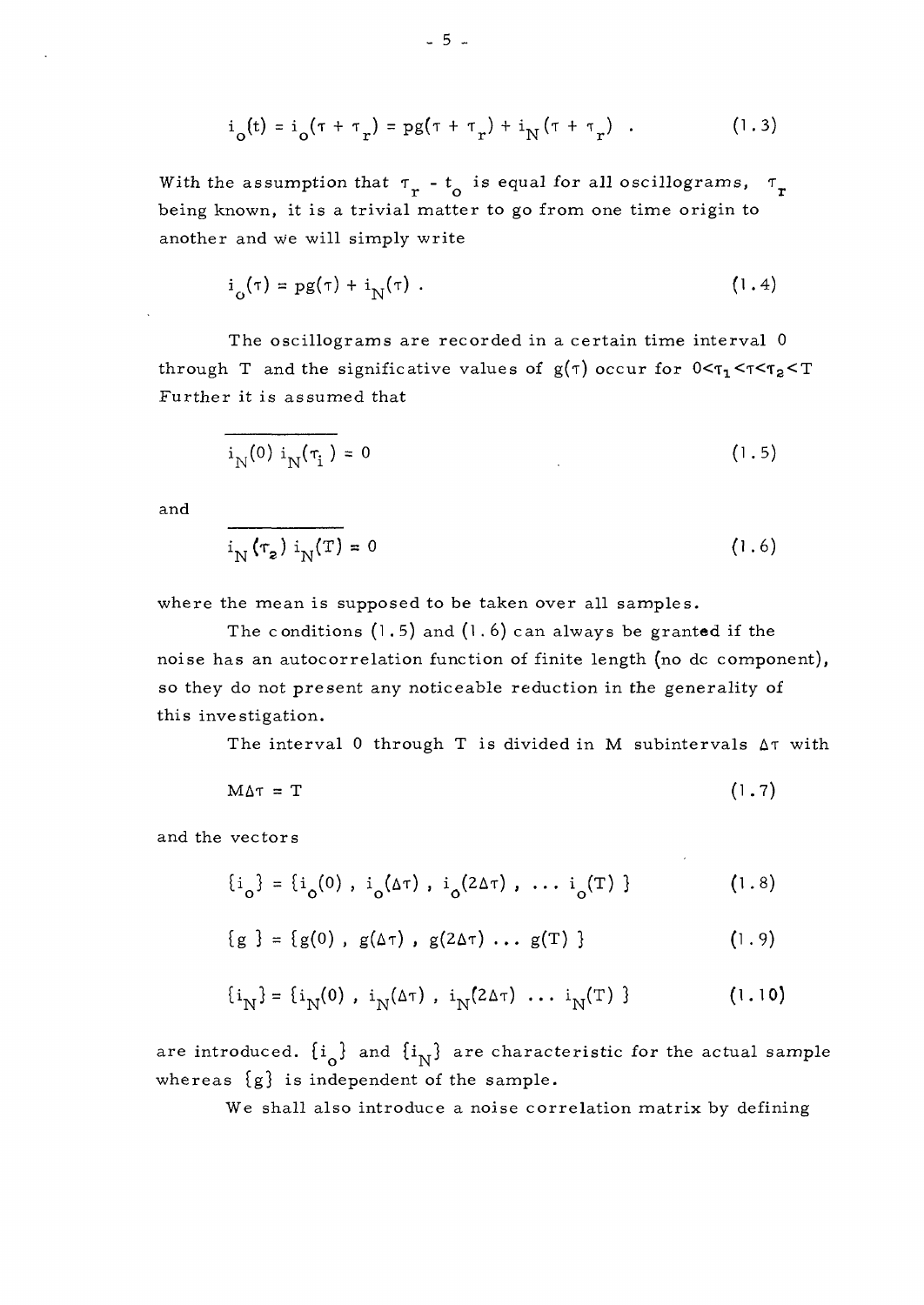$$
I_{pq} = I_{qp} = i_N(p\Delta\tau) i_N(q\Delta\tau)
$$
 (1.11)

where the mean is taken over all samples; The correlation matrix  $\{I\}$  is then given by

$$
\begin{bmatrix}\nI_{oo} & I_{oo} & I_{oo} & \cdots & I_{OM} \\
I_{1c} & I_{11} & \cdots & & & \\
I_{2o} & & & & \\
\vdots & & & & \\
I_{M0} & & & & I_{MM}\n\end{bmatrix}
$$
\n(1.12)

#### 2. MAXIMUM AVAILABLE SIGNAL/NOISE RATIO

From one of the oscillograms described previously p can be determined from each point with known  $\tau$ . For each integer m,  $0 \leq m \leq M$ ,  $p_m$  is defined by

$$
p_{m} = \frac{i_{o}(m\Delta\tau)}{g(m\Delta\tau)} = \frac{pg(m\Delta\tau) + i_{N}(m\Delta\tau)}{g(m\Delta\tau)} \t{; \t(2.1)}
$$

thus  $p_m$  is not equal to p, as it has an (unknown) error given by  $i_{\text{N}}(m\Delta\tau)/g(m\Delta\tau)$ . We will include infinite errors (which occur for  $g(m\Delta\tau) = 0$  ) and thus (2.1) represents M + 1 determinations of p and the best value  $p_{\alpha}$  (defined as the value having the least variance) is known [2] to be a weighted mean of allp

m The weights are zero for all values of m making  $g(m\Delta\tau)$  equal to zero, so we can put the weight number m equal to  $h_m g(m\Delta\tau)$  and determine  $h_m$  so as to make the variance of  $p_o$  a minimum.

By defining

$$
\{h\} = \{h_o, h_1, h_2, \dots h_M\}
$$
 (2.2)

we get for p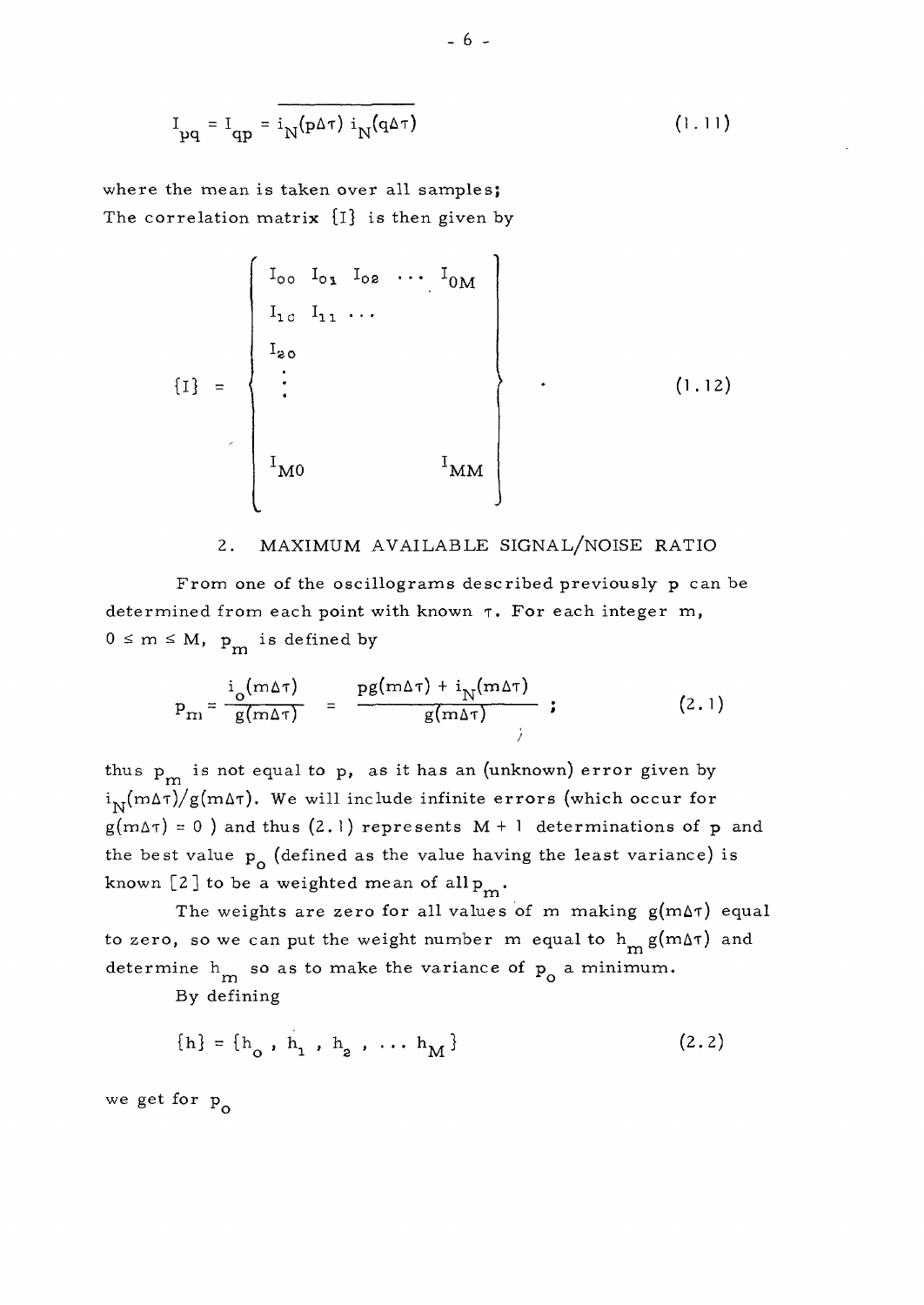$$
P_o = \frac{\sum h_m g(m\Delta\tau) P_{nn}}{\sum h_m g(m\Delta\tau)}
$$
 (2.3)

which by means of  $(2.1)$ ,  $(2.2)$ ,  $(1.9)$  and  $(1.10)$  can be written

$$
P_{o} = p + \frac{\{h\} \{i_N\}^*}{\{h\} \{g\}^*}
$$
 (2.4)

The variance  $\varepsilon^2$  thus is

$$
\epsilon^{2} = \left(\frac{\{\text{h}\}\{\text{i}_{N}\}^{*}}{\{\text{h}\}\{\text{g}\}^{*}}\right)^{2} = \frac{\{\text{h}\}\{\text{I}\}\{\text{h}\}^{*}}{\{\{\text{h}\}\{\text{g}\}^{*}\}^{2}}
$$
(2.5)

using (1.12).

Now  $\{ {\rm h}\}$  shall be determined so as to make  ${\rm e}^{\rm 2}$  minimum, thus  $\varepsilon^2$  is differentiated with respect to  $\{ {\rm h}\}$  which gives the minimum condition.

$$
(\{h\} \{g\}^*) \{h\} \{I\} - (\{h\} \{I\} \{h\}^*) \{g\} = 0 , \qquad (2.6)
$$

and because  $\{h\}$   $\{g\}$ \* must be non zero a quantity q can be defined by

$$
q = \frac{\{h\} \{I\} \{h\}^*}{\{h\} \{g\}^*}
$$
 (2.7)

By means of  $q$ ,  $(2.6)$  is then written as

$$
{h} {t} = q{g}
$$
 (2.8)

If  ${[1]}^{-1}$  exists (2.8) can be solved for  ${h}$  and we get

$$
\{h\} = q \{g\} \{I\}^{-1}
$$
 (2.9)

This solution is valid for any value of  $q$  because both  $p_0$  and  $\varepsilon^2$  are independent of the scale factor q. By inserting (2.9) in (2.5) the minimum variance becomes

$$
e^{2} = (\{g\} {\{I\}}^{-1} {\{g\}}^{*})^{-1}
$$
 (2.10)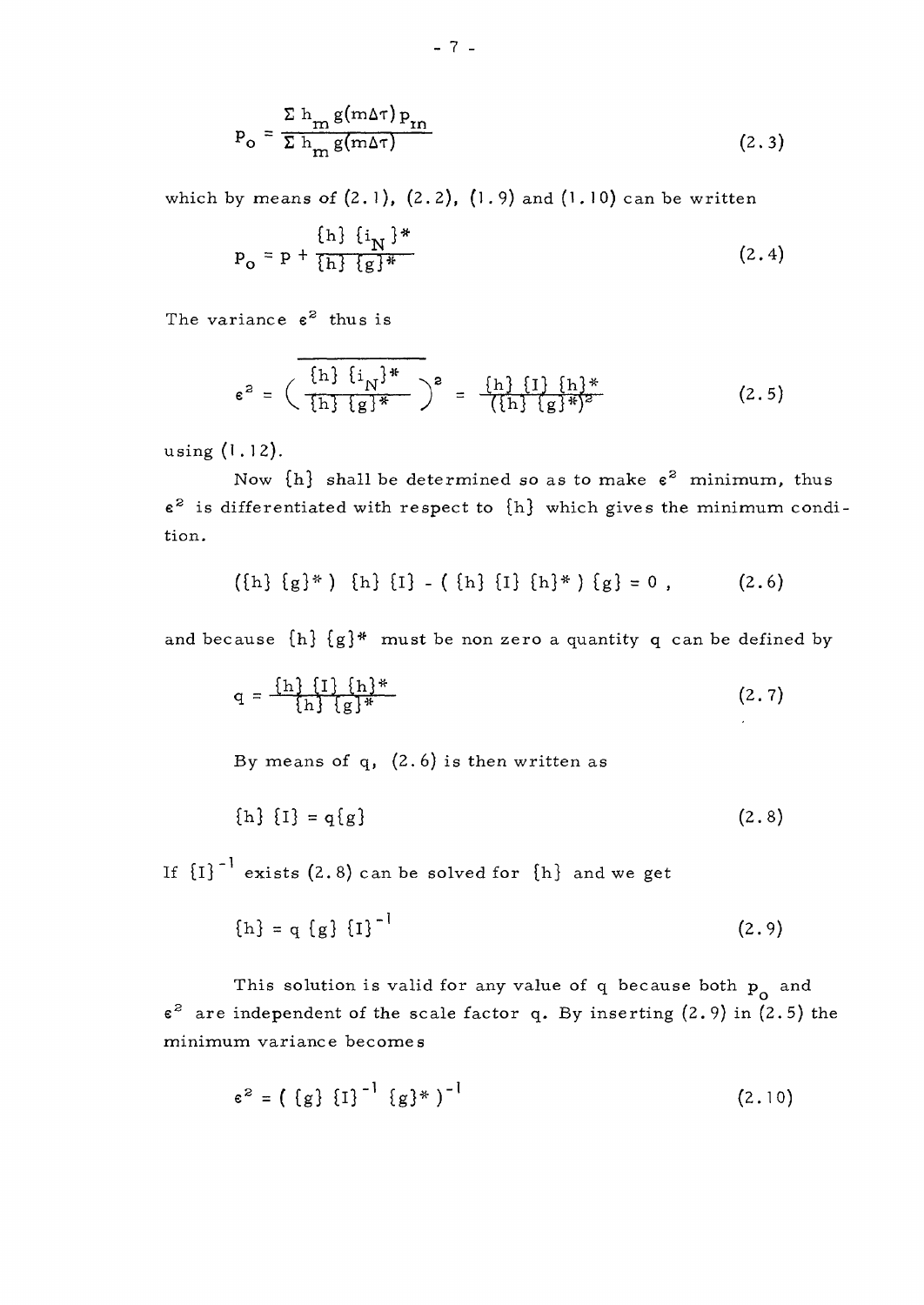In the calculations described information from only a limited number (M) of points is utilized. To utilize all information available we must let  $\Delta \tau \rightarrow 0$  and  $M \rightarrow \infty$  keeping  $M \Delta \tau$  constant so (2.10) properly should be written

$$
\varepsilon^{2} = \lim_{\Delta \tau \to 0} \left( \{ g \} \{ I \}^{-1} \{ g \}^{*} \right)^{-1}, \tag{2.11}
$$

and the available signal/noise ratio is  $p/\varepsilon$ .

A description of a linear filter with the signal/noise ratio  $p/e$ can be based on (2. 9) if a meaningful description of

$$
\{h\} = \lim_{\Delta \tau \to 0} \{g\} \{I\}^{-1}
$$
 (2.12)

can be found.

In order to do so we assume that a linear filter with the complex, minimum phase transfer function  $v^{-1}(\omega)$  is connected to the output terminals of the amplifier. The information available at the output of the (intrinsically noise free) filter is unchanged because the original output current can be regained by using an additional filter with the transfer function  $v(\omega)$  [3].

Let  $v(\omega)$  be the minimum phase transfer function determined from the noise power frequency spectrum  $\,\mathrm{N}(\mathsf{w}^2)\,$  by means of

$$
\nu \nu^* = N(\omega^2) K^{-1} \tag{2.13}
$$

where K is a constant making  $v(\omega)$  dimensionless.

The output current from the filter  $v^{-1}$  contains exactly the same available information as the original one. Therefore the minimum variance  $\varepsilon^2$  can be found by means of (2.11) if the filter output currents are used instead of the currents from the original amplifier.

After filter  $v^{-1}$  the noise power spectrum  $N(\omega^2)$  is

$$
N_{\gamma} = (\nu \nu^*)^{-1} N = K . \qquad (2.14)
$$

The noise is white with the mean square amplitude K per frequency unit. The mean square amplitude in an interval  $\Delta \tau$  is, according to Ref. [4], equal to  $\frac{1}{2}K(\Delta\tau)^{-1}$ , so for the autocorrelation matrix we can write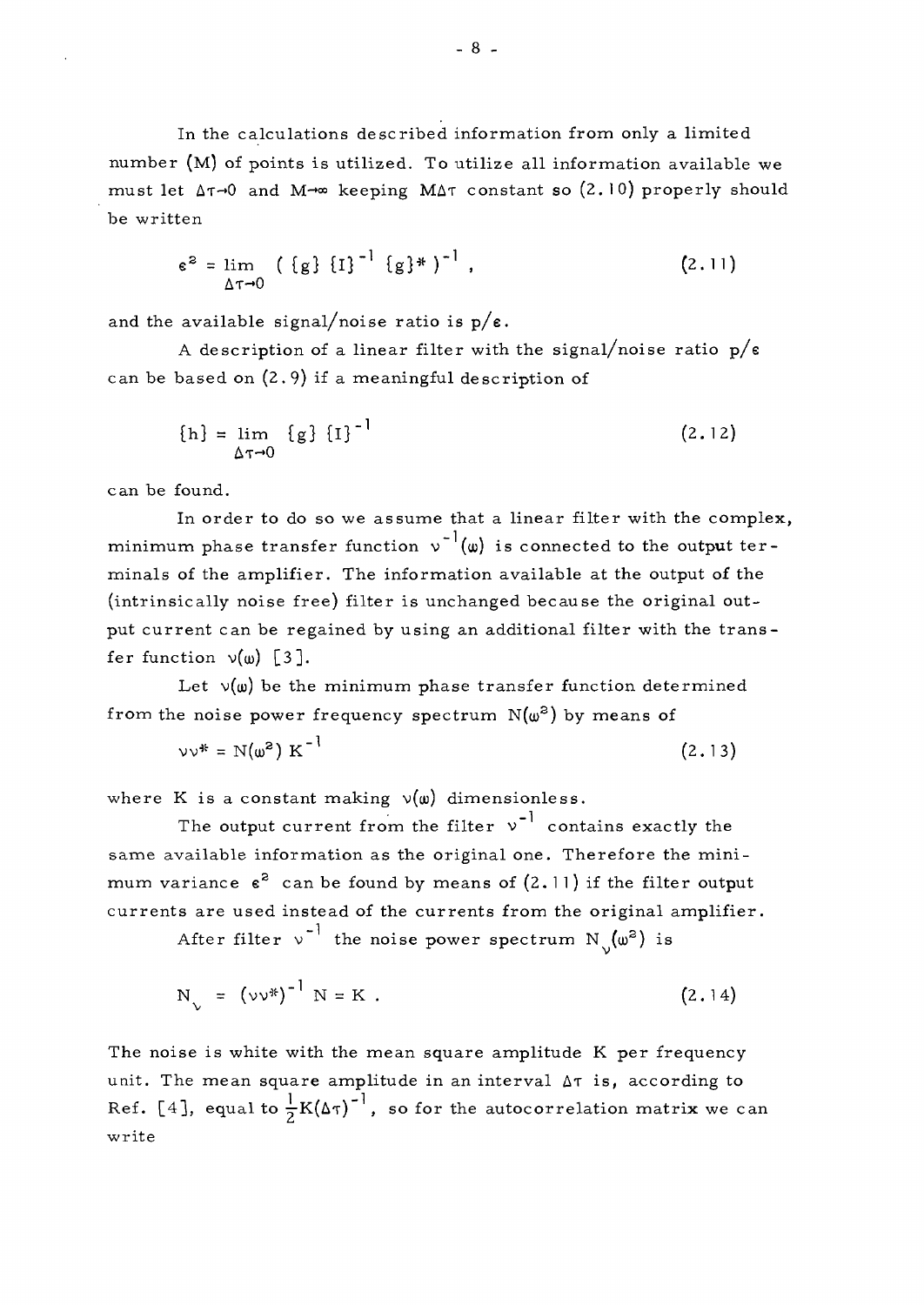$$
\{I\}_{\nu} = \frac{1}{2} K (\Delta \tau)^{-1} \{E\} \quad (2.15)
$$

 ${E}$  being the unit matrix  $(M + 1) \cdot (M + 1)$ , or

$$
\left\{I\right\}_{\nu}^{-1} = 2 \Delta \tau \, K^{-1} \left\{E\right\} \, . \tag{2.16}
$$

The pulse output current from the filter  $v^{-1}$  is denoted by  $g_{v}(\tau)$ , and by means of (2.9) we get for  ${h}_{v}$ 

$$
\{h\}_{\nu} = 2 q \Delta \tau K^{-1} \{g\}_{\nu} . \tag{2.17}
$$

This is valid for any q and hence also for  $q = q_o \frac{K}{2\Delta\tau}$ , so that

$$
\left\{h\right\}_{\vee} = q_{\mathbf{0}} \left\{g\right\}_{\vee} . \tag{2.18}
$$

The minimum variance  $\varepsilon^2$  is found from  $(2.11)$ 

$$
\epsilon^{2} = \lim_{\Delta \tau \to 0} \left( 2 \Delta \tau \, K^{-1} \sum_{m=0}^{M} \left[ g_{\nu}(m \Delta \tau) \right]^{2} \right)^{-1}
$$

$$
= \frac{1}{2} K \left( \int_{0}^{T_{\nu}} \left[ g_{\nu}(\tau) \right]^{2} d\tau \right)^{-1}, \qquad (2.19)
$$

and  $p_{0}$  is found from  $(2.4)$ 

$$
p_{o} = \lim_{\Delta \tau \to 0} \frac{\left\{h\right\}_{\nu} \left\{i_{o}\right\}_{\nu}^{*}}{\left\{h\right\}_{\nu} \left\{g\right\}_{\nu}^{*}} = \frac{\int_{o}^{T_{\nu}} g_{\nu}(\tau) i_{o\nu}(\tau) d\tau}{\int_{o}^{T_{\nu}} [g_{\nu}(\tau)]^{2} d\tau}
$$
(2.20)

where the subscript  $\vee$  denotes that the output from the filter  $\vee^{-1}$  is considered.

If the filter  $v^{-1}$  is followed by a filter having the impulsive T response  $g^{}_\mathcal{N}(\mathrm{T}_\mathcal{N}^{}{}_{\mathcal{-}} \tau) / \int^\mathcal{N}_{} \mathrm{[}g^{}_\mathcal{N}(\tau) \mathrm{]}^2 \mathrm{d} \tau$  , the output current i(t) from this o filter becomes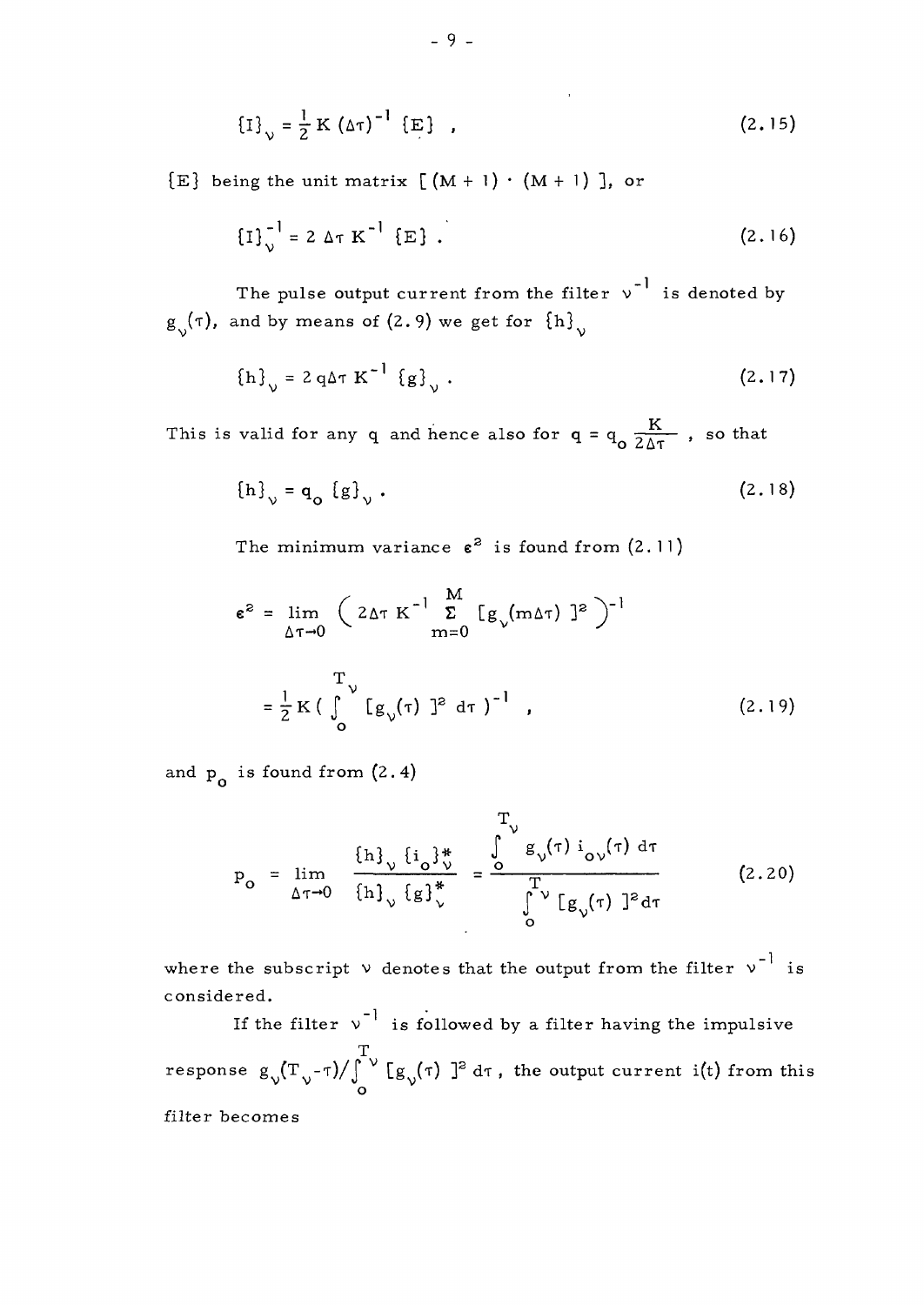$$
i(t) = \left(\int_0^T v \left[g_{\nu}(\tau)\right]^2 d\tau\right)^{-1} \int_{-\infty}^{\infty} i_{0\nu}(\tau) g_{\nu}(t - \left(T_{\nu} - \tau\right)) d\tau \qquad (2.21)
$$

This current for  $t = T_{v}$  is equal to  $p_{0}$  (see (2.20)) because  $g_{v}(\tau)$  was assumed to be zero for  $\tau < 0$  and for  $\tau > T_{\gamma}$ .

So far we might draw the conclusion that the very best filter for pulse height measurement is made by first using a filter which transforms the amplifier noise into white noise, and then adding a filter having an impulsive response which is equal to the output pulse from the first filter, only reversed in time.

This conclusion also can be drawn from Wieners's work  $[1]$ This conclusion also can be drawn from Wieners's work  $\begin{bmatrix} 1 \\ 2 \end{bmatrix}$ parently no attempts to utilize the conclusion in practice have been successful, and only very few reports on this theme could be found in the cessiui, and only very few reports on this theme could be found in the literature (unsuccessful experiments are seldom reported). The reasons for the practical failure of such filters are mainly two: first, a filter according to the description above is in general a non minimum phase filter which in its practical appearance is so dependent on the accuracy of its components that slight deviations from their theoretically correct values cause large excess noise power output, and second, the use of such filters demands an a priori knowledge - not accessible from the amplifier output data - of the pulse time of arrival. However, the theory presents a way of calculating the maximum available signal/noise ratio<br>from measurable data and assumed known pulse time and this signal/ from measurable data and assumed known pulse time and this signal/ noise ratio is evidently an upper limit for the signal/noise ratio obtainable by means of practical measurements. As shown in the following chapter this upper limit can be closely approached in practice.

#### 3. MEASURABLE SIGNAL/NOISE RATIO

Let us consider the signal/noise ratio of an experiment for measuring gamma-spectra by means of a Ge(Li) solid state detector plus pulse amplifier, linear filter, and multi channel analyzer. This experiment is shown schematically in Fig. 1, and was in fact the starting point for the present investigation. The original linear filter was an RC-CR circuit optimized according to the theory presented in [5], and the physical conditions were well in accordance with this theory. The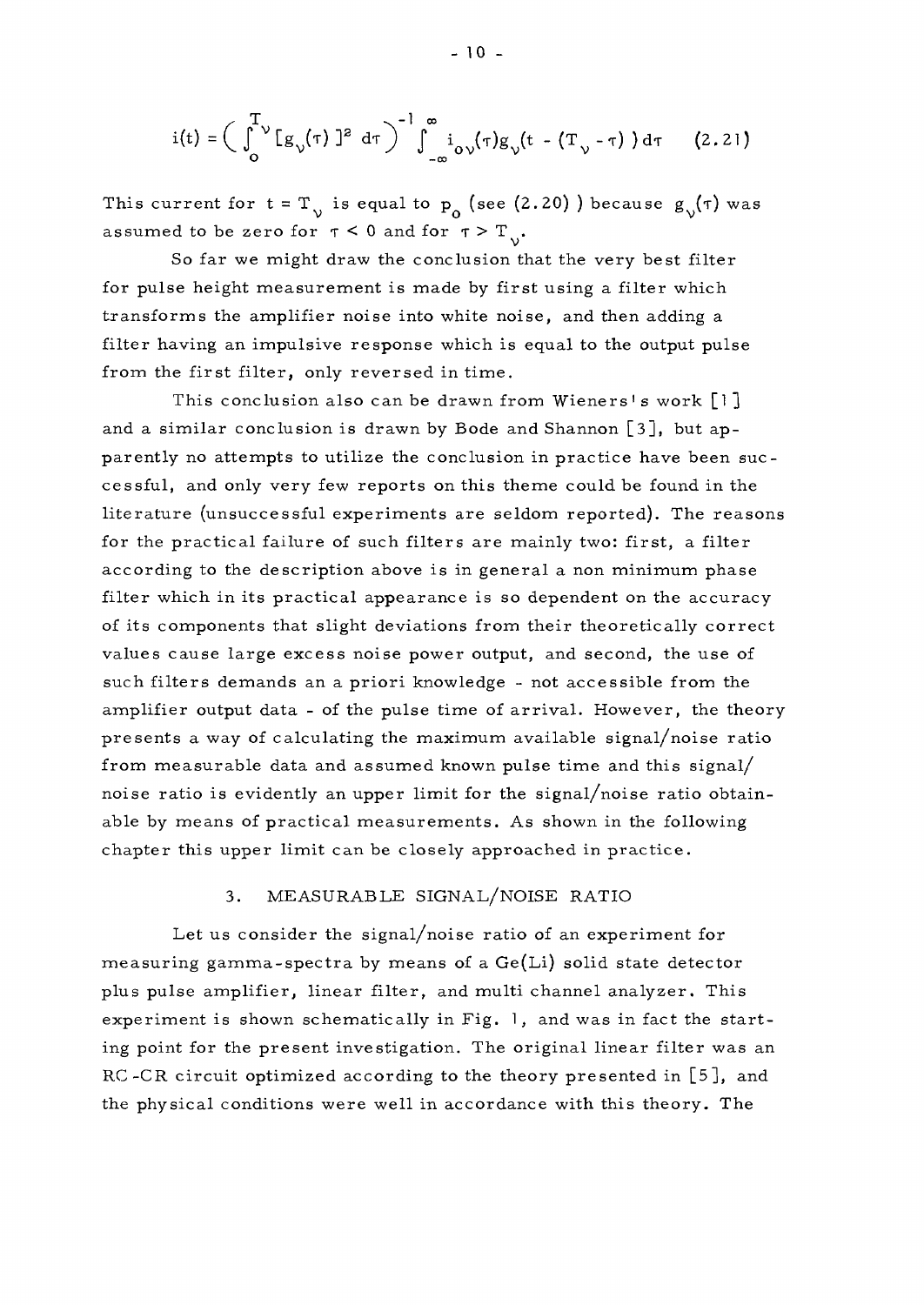detector was known to be able to resolve gamma-lines with a width (at half height) of approximately 3 keV in connection with a better amplifier than the present one, which gave a resolution of 15 keV. Thus the initial detector pulses could be considered as noise free and, still according to [5], it should be possible to increase the signal/noise ratio be a factor  $2^{1/2}$  if the optimum RC-CR filter was replaced by the optimum RC-delay line filter. However, all attempts to obtain a larger signal /noise ratio than that obtained with the RC-CR filter failed. Direct measurements of the noise power revealed that the signal/noise ratio obtained from measurement of the gamma-line width obtained by means of the RC-CR filter was nearly twice  $(1.8)$  as large as the maximum signal amplitude divided by the root of the mean square noise amplitude. When the optimum RC-delay line filter was used the factor corresponding to  $1.8$  was  $1.3$ . The signal/noise ratios measured with the two filters were identical within 2  $\%$ , with the RC-CR filter perhaps slightly better than the RC-delay line case.

On basis of the directly measured noise power frequency spectrum and the pulse shape the maximum available signal/noise ratio was calculated according to chapter II and it turned out to be equal to the signal/ noise ratio determined from the width of the gamma-line when the RC-CR filter was used (within the error of the measurement, appr.  $3\%$ ). This result might seem surprising, but, in fact, it was expected because it had been shown already that the variance of the measured signal was considerably smaller (1.8<sup>2</sup> = 3.2 times) than the mean square noise amplitude. Thus it was demonstrated that the maximum available signal/ noise ratio - under certain circumstances - could be obtained in practice and, surprisingly enough, without any a priori knowledge of the time of pulse arrival.

It would be unreasonable to expect to measure a larger signal/ noise ratio than the maximum available one, even with the optimum RC-delay line filter, and the physical explanation that it is not better than the RC-CR filter is that the pulse shape plays an important role; certainly the pulse voltage in the RC-dealy line case is larger than in the RC-CR case, but it dwells a shorter time around its maximum value. For a further investigation of the influence of the pulse shape on the signal/noise ratio a capacitance was connected in parallel to the

**- 11 -**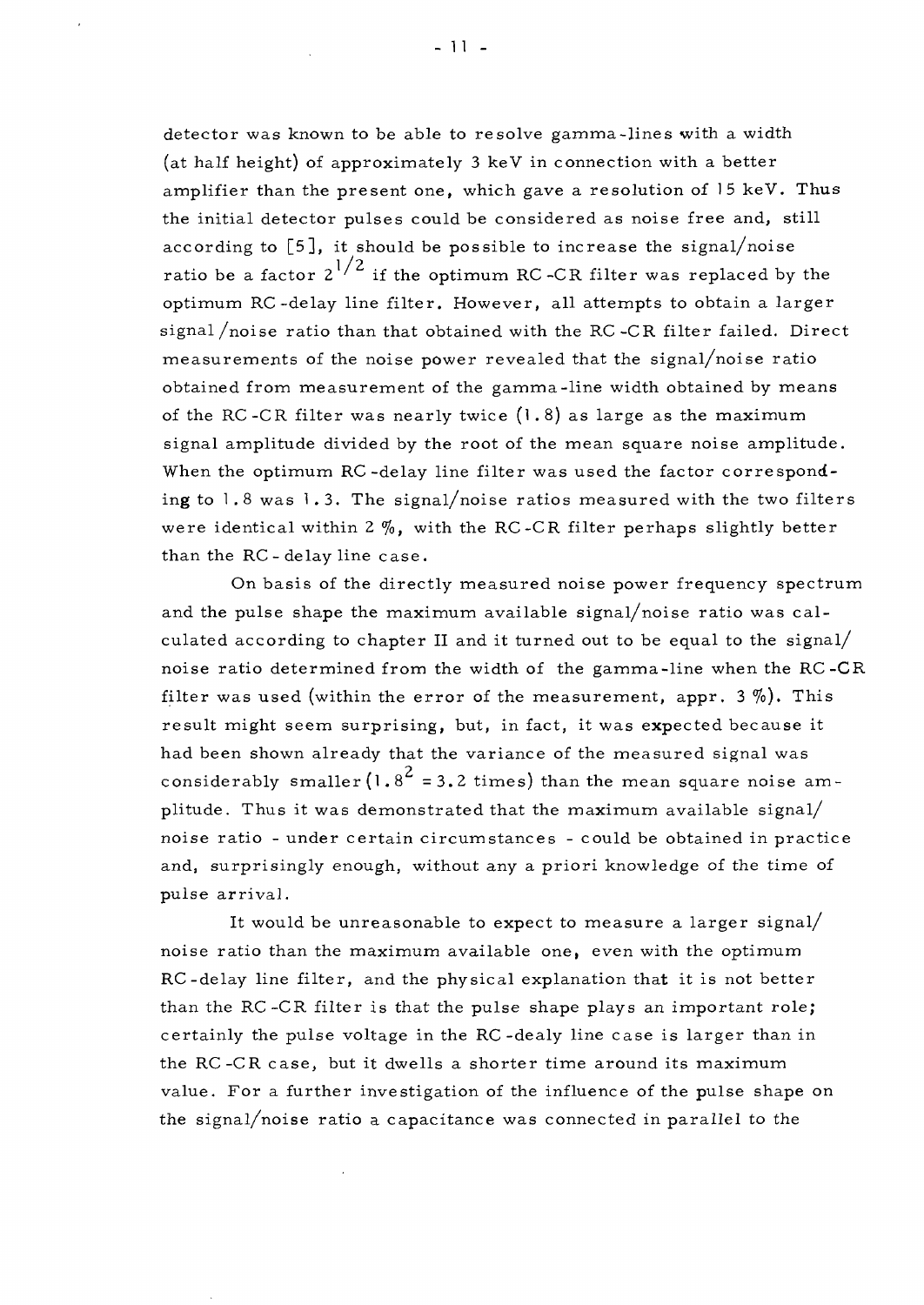detector. Theoretically  $\begin{bmatrix} 5 \end{bmatrix}$  this procedure should result in a larger time constant for the optimum filters. Practical measurements also showed this tendency, but to a much smaller degree than could be expected, and further, the measured signal/noise ratio became smaller than the maximum available one calculated On the basis of the directly measured noise power frequency spectrum and pulse shape. However, if the storage capacitance C (Fig. l) was increased it could be adjusted such that the maximum available signal/noise ratio was indeed measured when the RC-CR time constant was adjusted to its optimum value according to [5], It was found empirically that C for optimum performance should have a value such that  $\Delta v$ , the difference between the mean of the actual pulse maxima and the mean steady state voltage of C, was approximately the root of the mean square noise amplitude. This is illustrated in Fig. 2. In practice it might be inconvenient or impossible to adjust the pulse height analyzer in the desired way, however, a simple circuit which is described in the appendix can be used instead.

These results encouraged an attempt to try to find a description of the optimum linear filter in a general formulation from the pulse shape and the noise power frequency spectrum. A stringent mathematical investigation turned out not to be possible, mainly because precise rules for the practical measurement of the pulses could not be found. Attempts to do so indicated, however, that the complex transfer function  $K(\omega)$  of the optimal filter could be found as the minimum phase solution to the equation

$$
\kappa \kappa^* = \gamma \gamma^* \left( \nu \nu^* \right)^{-2} \tag{3.1}
$$

where  $\gamma(\omega)$  is the Fourier transform of the pulse shape  $g(\tau)$  and  $v(\omega)v^*(\omega)$  is the power frequency spectrum of the amplifier output voltage (including pulses).

This equation is consistent with the empirical results briefly mentioned above. For that particular case K simply becomes the transfer function of the optimum RC -CR filter when the pulse rate is low. The Fourier transform  $\gamma_F(\omega)$  of the filter output pulse becomes

$$
\gamma_{\rm F} = \gamma \kappa \tag{3.2}
$$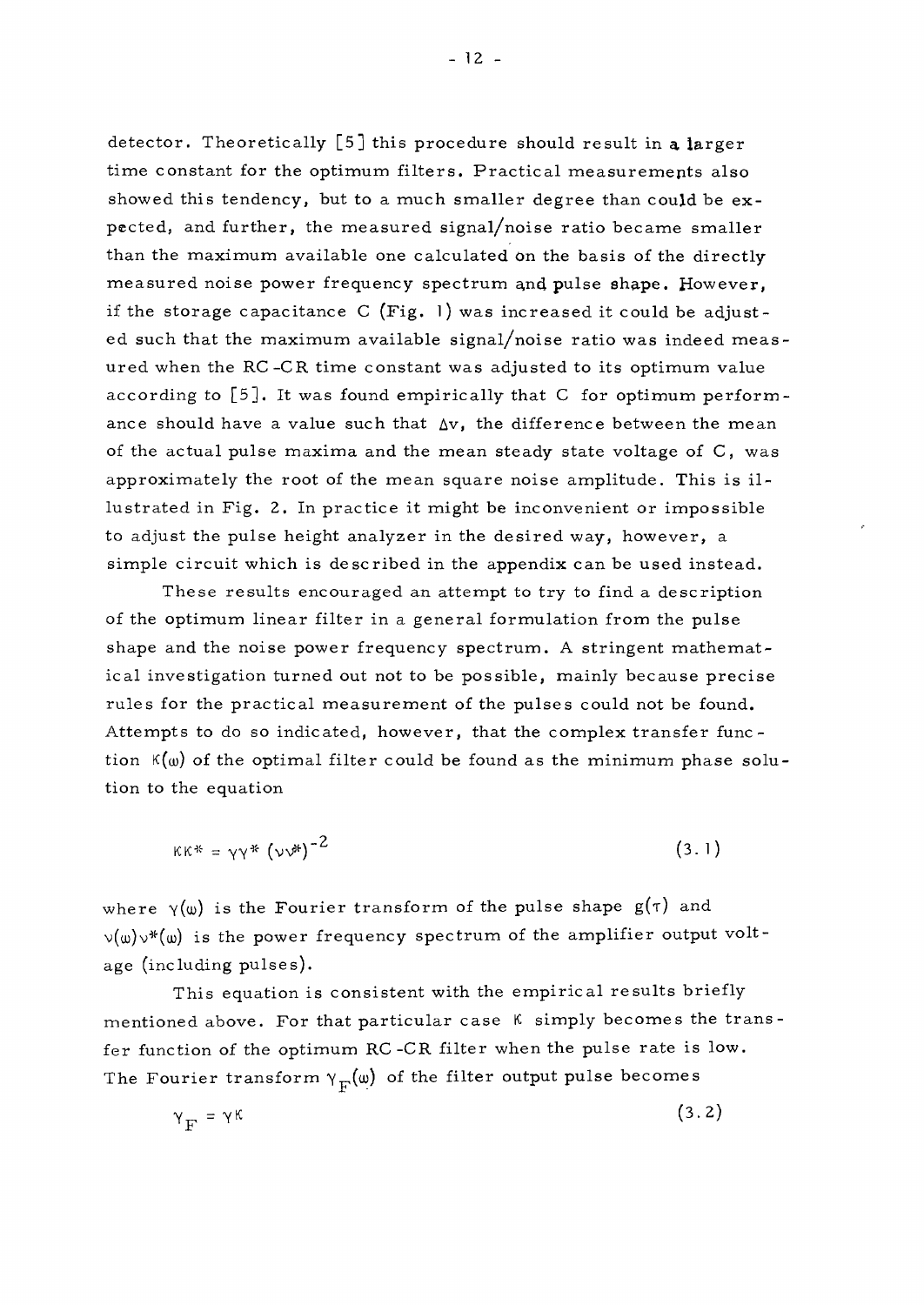and thus by means of (3.1)

$$
Y_{\mathbf{F}}Y_{\mathbf{F}}^* = (\gamma \gamma^*)^2 (\gamma \gamma^*)^{-2}
$$
 (3.3)

From (3. 3) it appears that when the pulse rate is high, so that the pulse power frequency spectrum dominates and  $vv^* \rightarrow by \gamma^*$ , b being *u* constant independent of  $\omega$ , then  $\gamma_{\mathbf{F}} \rightarrow b^{-1}$  which means that the filter output approach Dirac delta pulses. Thus pile-up errors are also minimized as long as the optimum value of C can actually be obtained; the pulse height analyzer must be so fast that it does not represent a limitation in the resolution.

The validity of (3. l) was empirically verified for different pulse shapes and noise power frequency spectra, obtained by using different resistors in series with the detector  $(Fig. 1)$ . Also a coaxial cable between the detector and the pulse amplifier as well as a low noise amplifier was tried with positive results so that it was concluded that (3. 1) for practical purposes is valid within a large range of both *y* and vv\*. An example is shown in the appendix.

The content of this chapter can be summarized in three points: A. The linear filter which gives maximum signal/noise ratio is a function both of the output voltage of the pulse amplifier (pulse shape, power frequency spectrum) and of the performance of the pulse height analyzer used.

B. If both the filter and the performance of the pulse height analyzer is optimized the maximum available signal/noise ratio can be obtained without an a priori knowledge of the time of arrival of the pulses. C. The optimal linear filter (with optimized pulse height analyzer) can be described by its amplitude transfer function  $|\kappa| = |\gamma| |\nu|^{-2}$  and minimum phase conditions.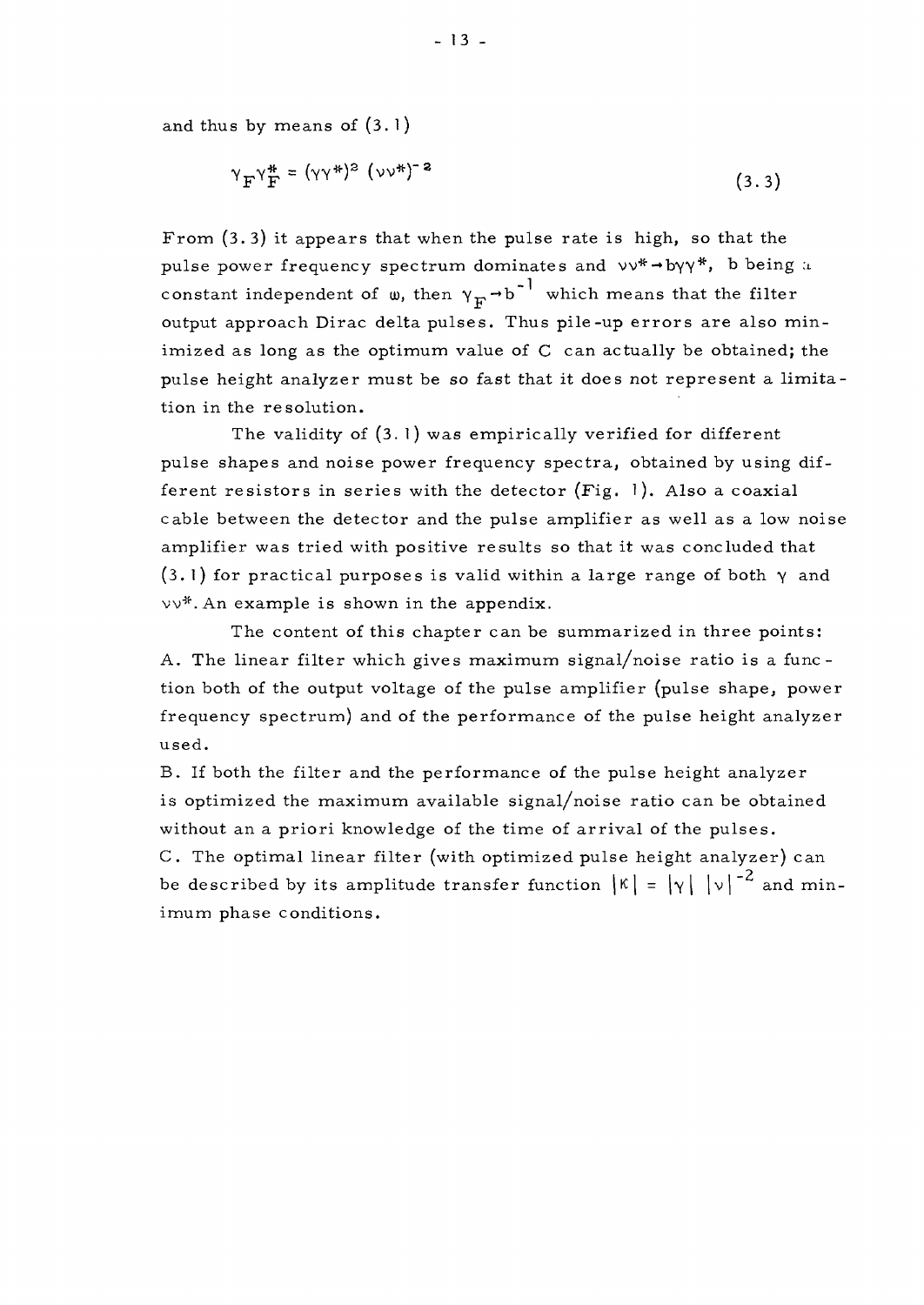#### REFERENCES

- 1. WIENER, N, Extrapolation, Interpolation, and Smoothing of Stationary Time Series, New York, N.Y., Wiley, [1949] 1960.
- 2. ANDERSEN, E, Adjustment of observations by the method of least squares. Mém. de I<sup>1</sup> Institut Géodésique de Danemark, Sér. 3, 22 (1955),
- 3. BODE, H W and SHANNON, C E, Simplified derivation of linear least square smoothing and prediction theory. Proc . I.R.E . 38, 417(1950).
- 4. VAN DER ZIEL, A, Noise, Englewood Cliffs. N.J. , Prentice-Hall, 1954.
- 5. GILLESPIE, A B, Signal, Noise and Resolution in Nuclear Counter Amplifiers, • London, Pergamon, 1953.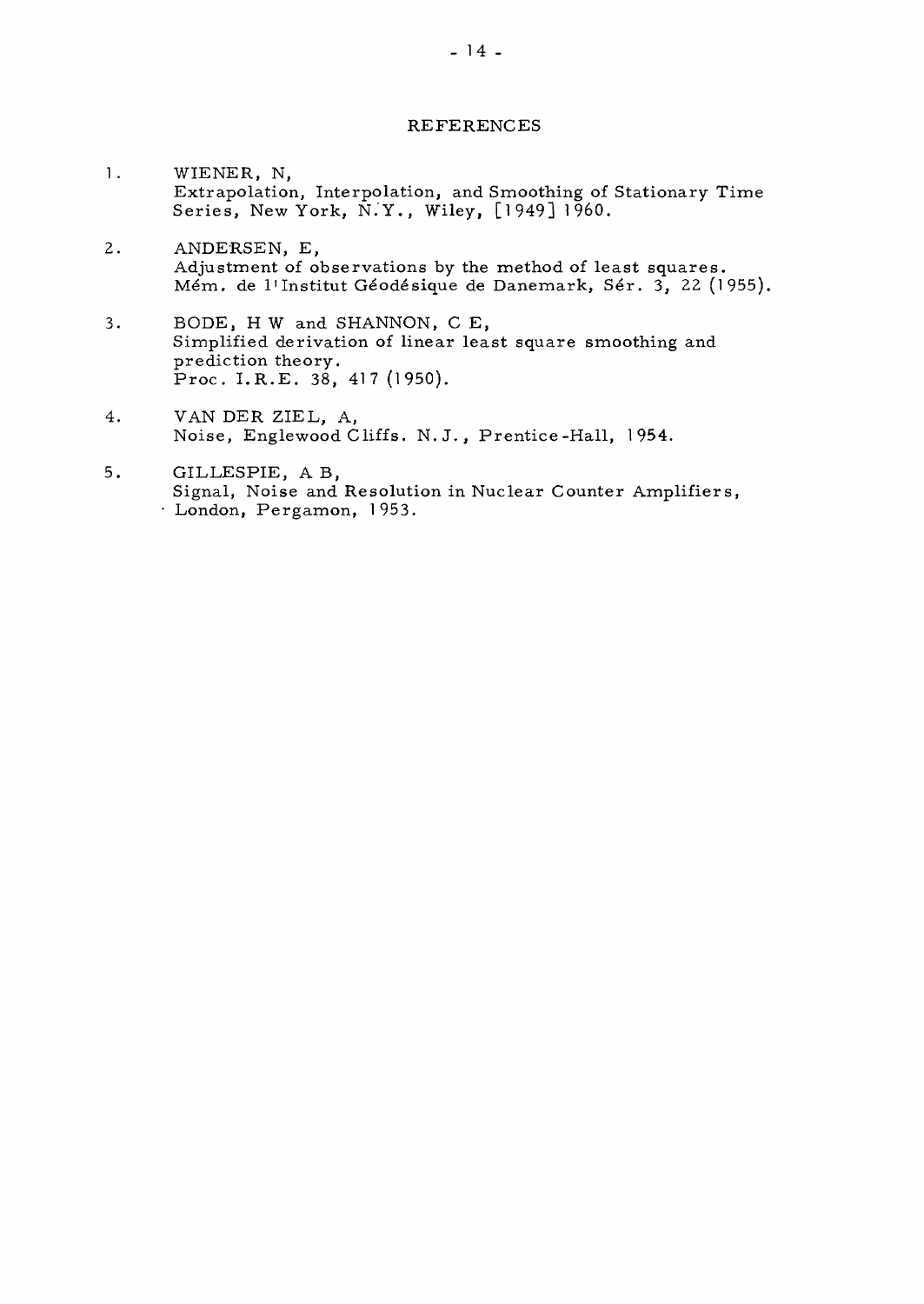#### APPENDIX

As an example the commonly used cascode amplifier [5] is considered. For the firgt approximation the noise power spectrum is assumed to be

$$
N(\omega^2) = \frac{a^2}{\omega^2} + b^2
$$
 (4.1)  

 $\mathrm{a}^2$  and  $\mathrm{b}^2$  being constants depending on the input tube. (According to [5]  $a^2 = 2eI_{\sigma}$  ·  $g_{\rm m}^2(\Sigma c)^{-2}$  and  $b^2 = 2eI_{\gamma}F^2$  , where e is the electron **a m 3,** charge,  $\frac{1}{g}$  the grid current,  $g_m$  the mutual conductance,  $\frac{1}{2}c$  the sum of capacitances including detector capacitance connected to the grid,  $I_a$ the anode current, and F<sup>2</sup> the space charge smoothing factor.)

Making the definition

$$
b a^{-1} = T_0 \tag{4.2}
$$

 $\mathrm{N}(\mathsf{w}^{\mathsf{2}})$  can be factorized,

$$
N(\omega^2) = \frac{(1 + j\omega T_o)(1 - j\omega T_o)}{(T_o\omega)^2} + b^2
$$
 (4.3)

and

$$
\mathbf{v} = \frac{1 + j \,\mathbf{w} \mathbf{T}_o}{j \,\mathbf{w} \mathbf{T}_o} \quad . \tag{4.4}
$$

In the first approximation the pulse can be described as having infinitely short rise time and infinite length\* , hence

$$
\gamma = \frac{1}{j \omega T_o} \tag{4.5}
$$

and the optimum filter transfer function  $K = v^{-2} \gamma$  is

$$
\kappa = \frac{j \omega T_0}{(1 + j \omega T_0)^2} \quad . \tag{4.6}
$$

<sup>\*</sup> It is not strictly correct to assume infinite pulse length, but in this particular case the assumption happens to be acceptable because  $\nu$ has a pole for  $\omega = 0$ .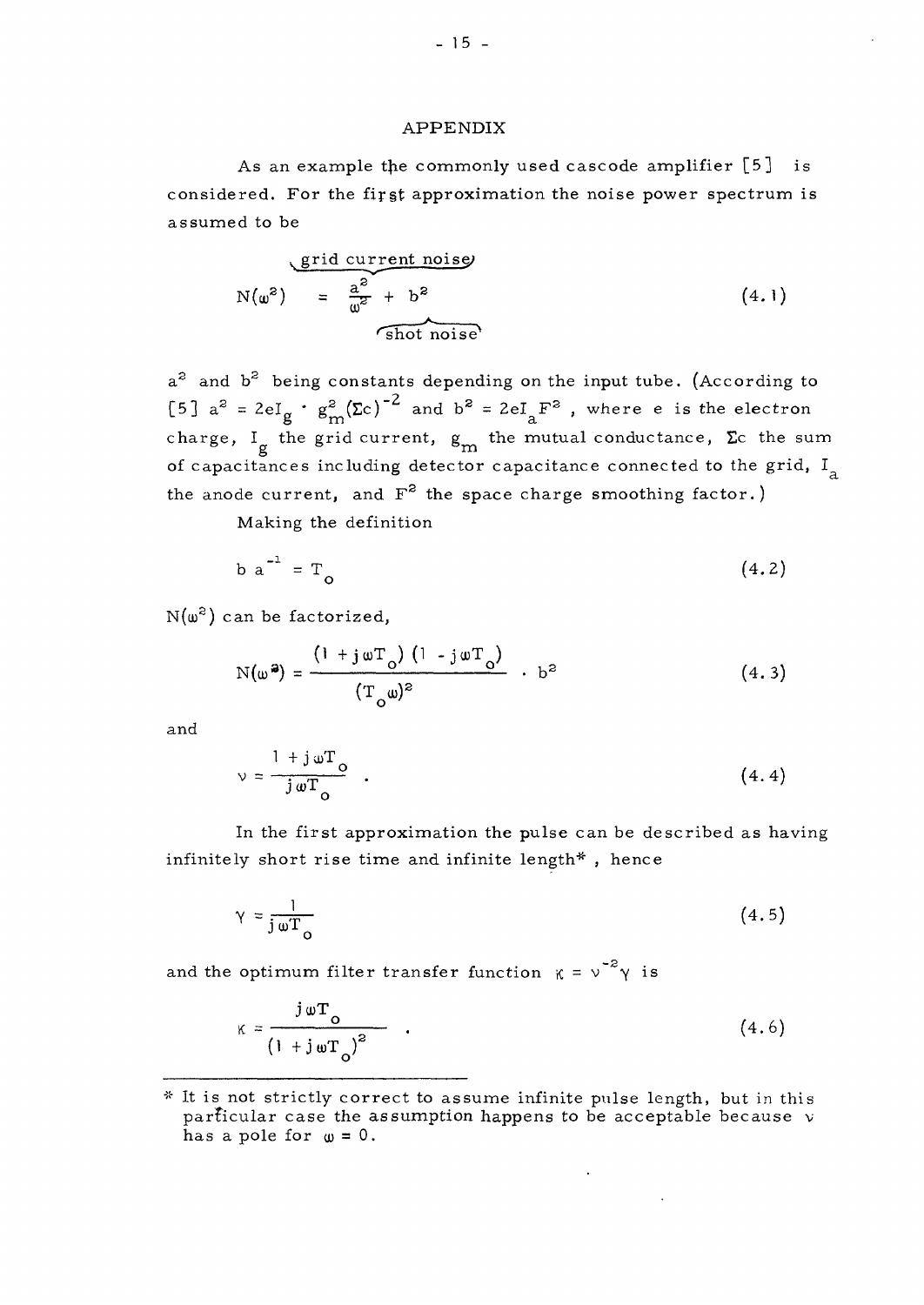This results in the commonly used integration and differentiation circuit with equal time constants  $(= T_{o}, \text{ see ref. } [5])$ .

The considerations above are valid for very low pulse rates only. For higher pulse rates the influence from other pulses on one single measurement becomes significant and  $(4.1)$  is not a good approximation to the noise power spectrum which is in this case better described by

$$
N(\omega^2) = \frac{a^2}{\omega^2} + b^2 + k\gamma\gamma^*,
$$
 (4.7)

k being a function of the pulse rate (and the pulse height spectrum). With noise power spectrum given by  $(4.7)$  the optimum filter characteristics  $(4.6)$  are the same as before except for a reduction of T<sub>o</sub>  $(T_{\circ}^1 = b (a^2 + k^2 T_{\circ}^{-2})^{-\frac{1}{2}}).$ 

With increasing k (increasing pulse rate),  $T_{0}$  becomes comparable to  $T_r$ , the rise time of the pulse, and hence  $(4.5)$  is not a good approximation to the pulse shape. The pulse shape is then better described by

$$
g(\tau) = p(1 - \exp(-\tau/T_r)), \qquad (4.8)
$$

with

$$
\gamma = \frac{1}{\text{j} \omega \mathbf{T}_r (1 + \text{j} \omega \mathbf{T}_r)},
$$
\n(4.9)

which gives rise to a further integration (time constant  $T_r$ ) in the optimum filter.

To measure the maximum available signal/noise ratio the pulse height analyzer must record a proper mean of the pulse amplitudes in the vicinity of the pulse maximum. This can easily be accomplished by inserting the circuit shown in Fig. 3 with the capacitance adjusted for optimum performance. During the rise and the decay of the pulse the diode resistance is small whereas it is large when the pulse is near its maximum value. Thus a new maximum is formed which is a mean of the original pulse amplitudes in the neighbourhood of the maximum. To utilize the diode characteristic properly the gain of the preceding stages should be so large that the effective noise voltage is a tenth of a volt or more.

By means of the filter with the transfer function  $K(\omega)$  and the circuit shown in Fig. 3 the maximum available signal/noise ratio can be obtained within a few per cent.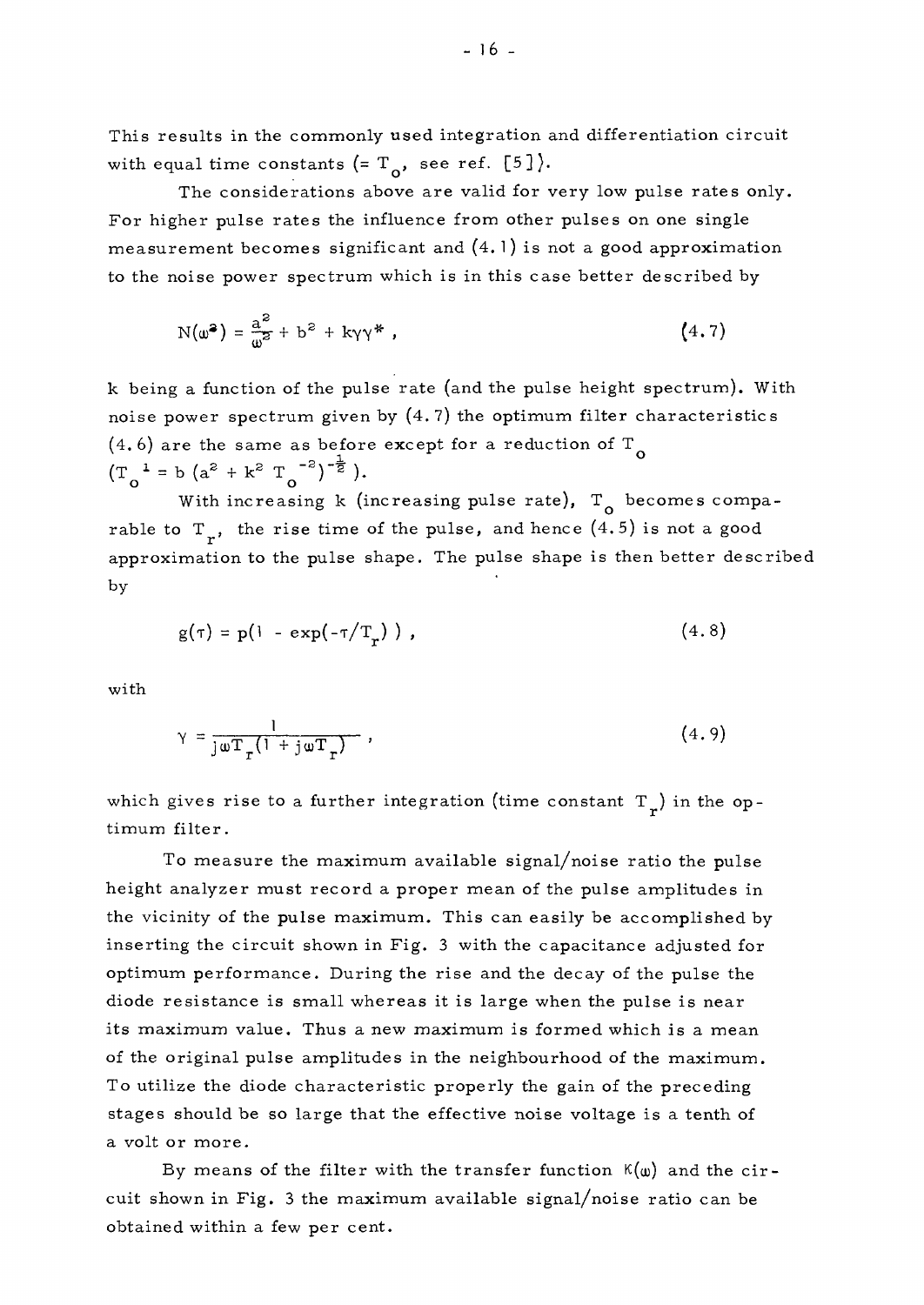

Fig. 1. Principle of pulse height measurement and of PHA = pulse height analyzer.



Fig. 2. The voltage across C for two different values of  $R$ ,  $R = 0$  and  $R > 0$ .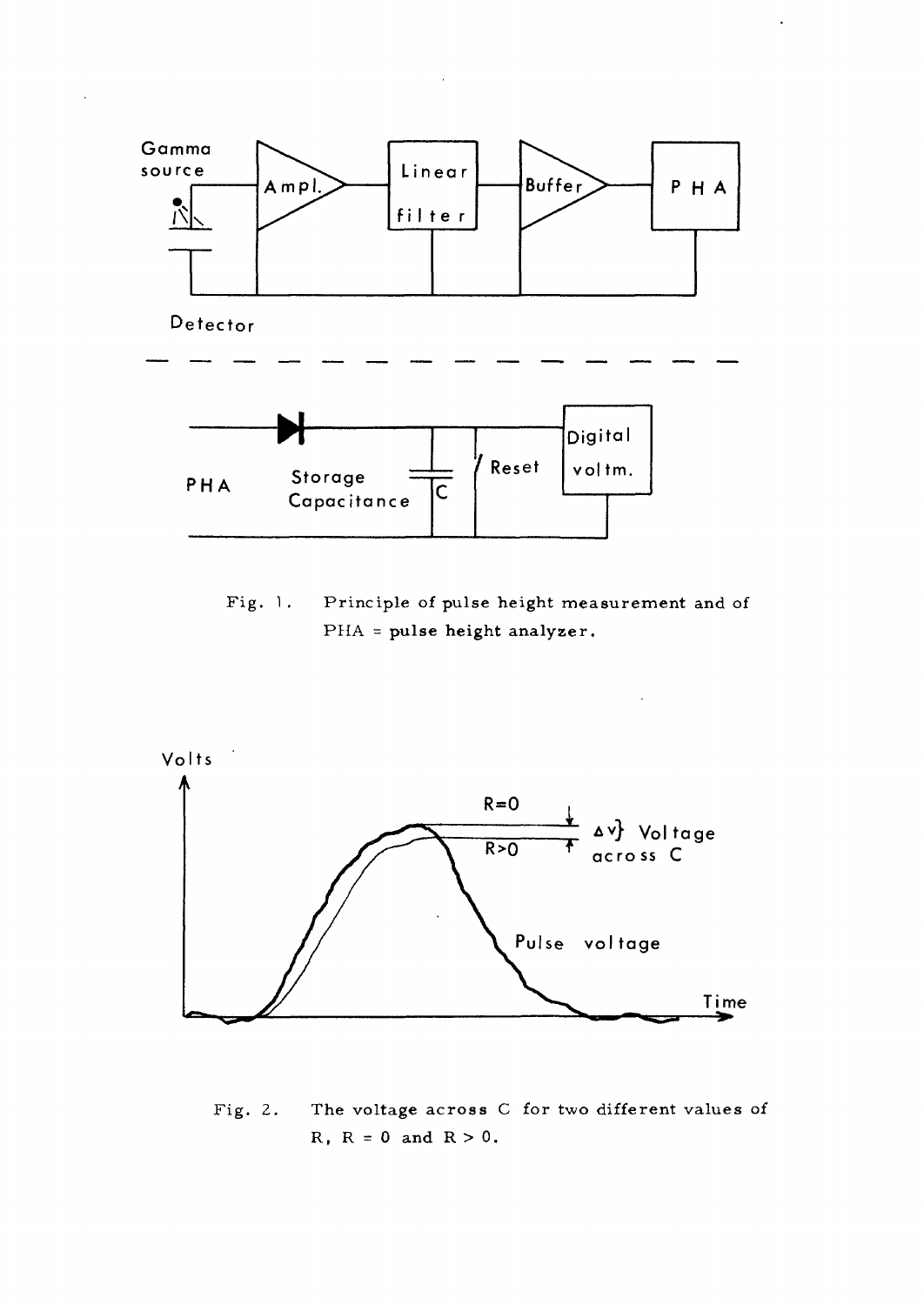

Fig. 3. The circuit between the buffer and the PHA is used to optimize the performance of the pulse height analyzer. Germanium diodes and silicon transistors have been used.